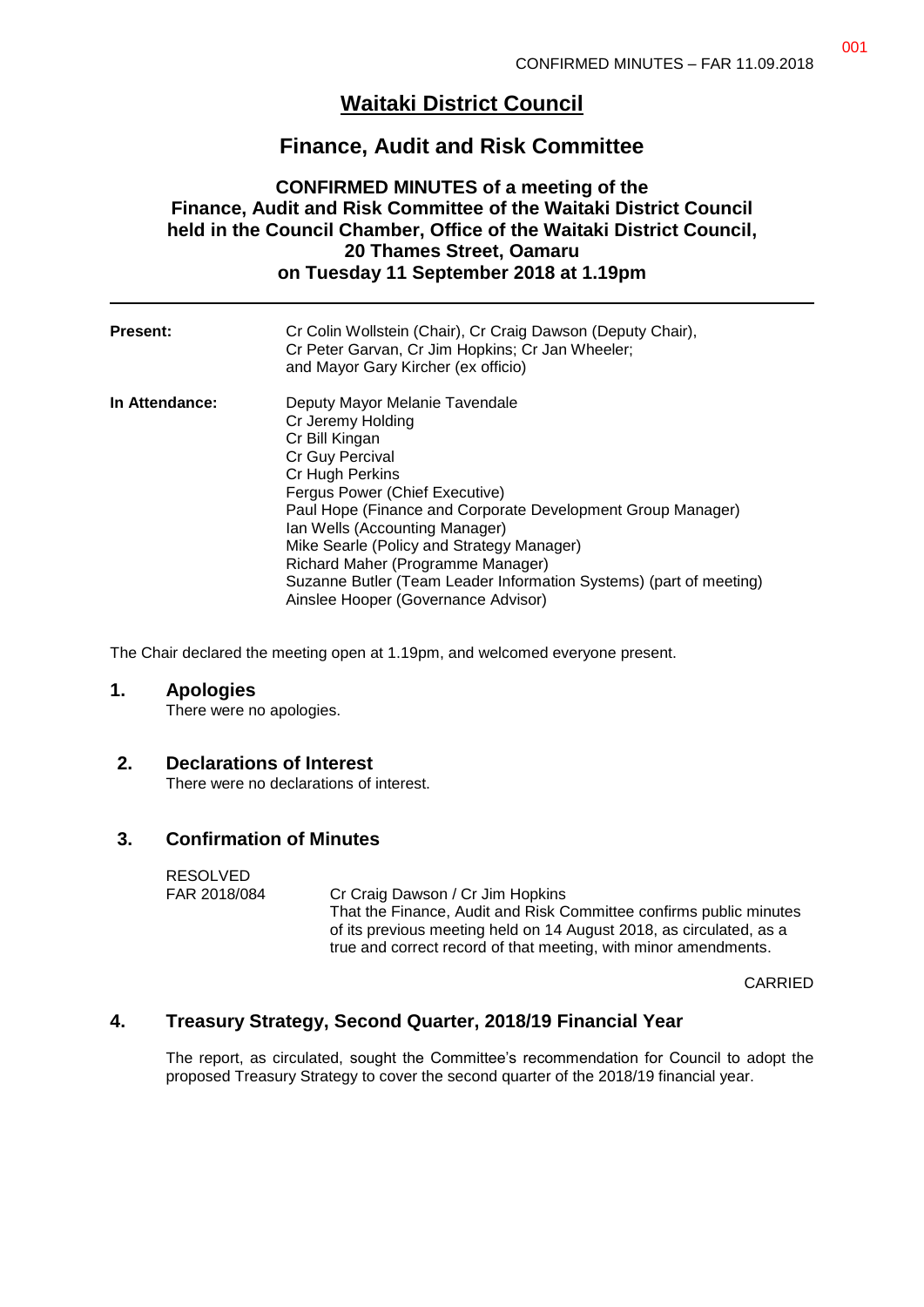RESOLVED

FAR 2018/085 Cr Jim Hopkins / Cr Jan Wheeler

The Finance, Audit and Risk Committee recommends: That Council adopts the proposed Treasury Strategy to cover the second quarter of the 2018-19 financial year, by:

- continuing the use of term deposit facilities for terms between 7 days and 12 months, and
- continuing to make minimal use of the call account,

but always dependent on consideration of short-term operational cash requirements and on achieving target interest rates.

CARRIED

# **5. Waitaki District Council Annual Residents' Survey Report July 2018**

The memorandum, as circulated, sought to provide information about the 2018 Waitaki District Council Annual Residents' Survey to assist the Committee to understand Council's service performance and may also inform future decisions of Council about resources, facilities and services provided by the Council.

Policy and Strategy Manager Mike Searle advised that this report was focused on a Council decision to make the survey publicly available. A workshop would be held soon to discuss the 2018/2019 survey.

RESOLVED FAR 2018/086 Cr Jim Hopkins / Cr Peter Garvan That the Finance, Audit and Risk Committee recommends: That Council: 1. Receives the Annual Residents' Survey Report (Residents' Survey) July 2018 2. Notes that the survey results provide an input for completing Council's 2017/18 Annual Report scheduled for Council approval on 30 October 2018 3. Notes that the Residents' Survey is to be posted on Council's website. CARRIED

**6. Information Services Group Activity Report for the period 1 August to 31 August 2018**

The memorandum, as circulated, provided an update to the Finance, Audit and Risk Committee on Information Services Group activities during the reporting period.

Programme Manager Richard Maher highlighted the following points in the report:

- There was a general increase in tasks.
- There was new staff to arrive soon in the records management space.
- It was too early in the financial year to identify any trends.
- There was a continuing challenge between 'business as usual' (BAU) and projects.
- The Information Systems team is very busy getting data out of and into the systems, especially to underpin water billings and valuations processes.
- Programmes and projects were progressing, some despite of 'hiccups'. The biggest challenge is related to 'technical debt' – ie historical ways of doing things, which pop up periodically, generate surprise, and then have to be unpicked, and a new way found to do things without breaking something that is already in place.
- There had been some progress on BIS and HUB, and Parcel Data Cleaning.

RESOLVED

FAR 2018/087 Cr Craig Dawson / Cr Jan Wheeler That the Finance, Audit and Risk Committee receives and notes the information.

CARRIED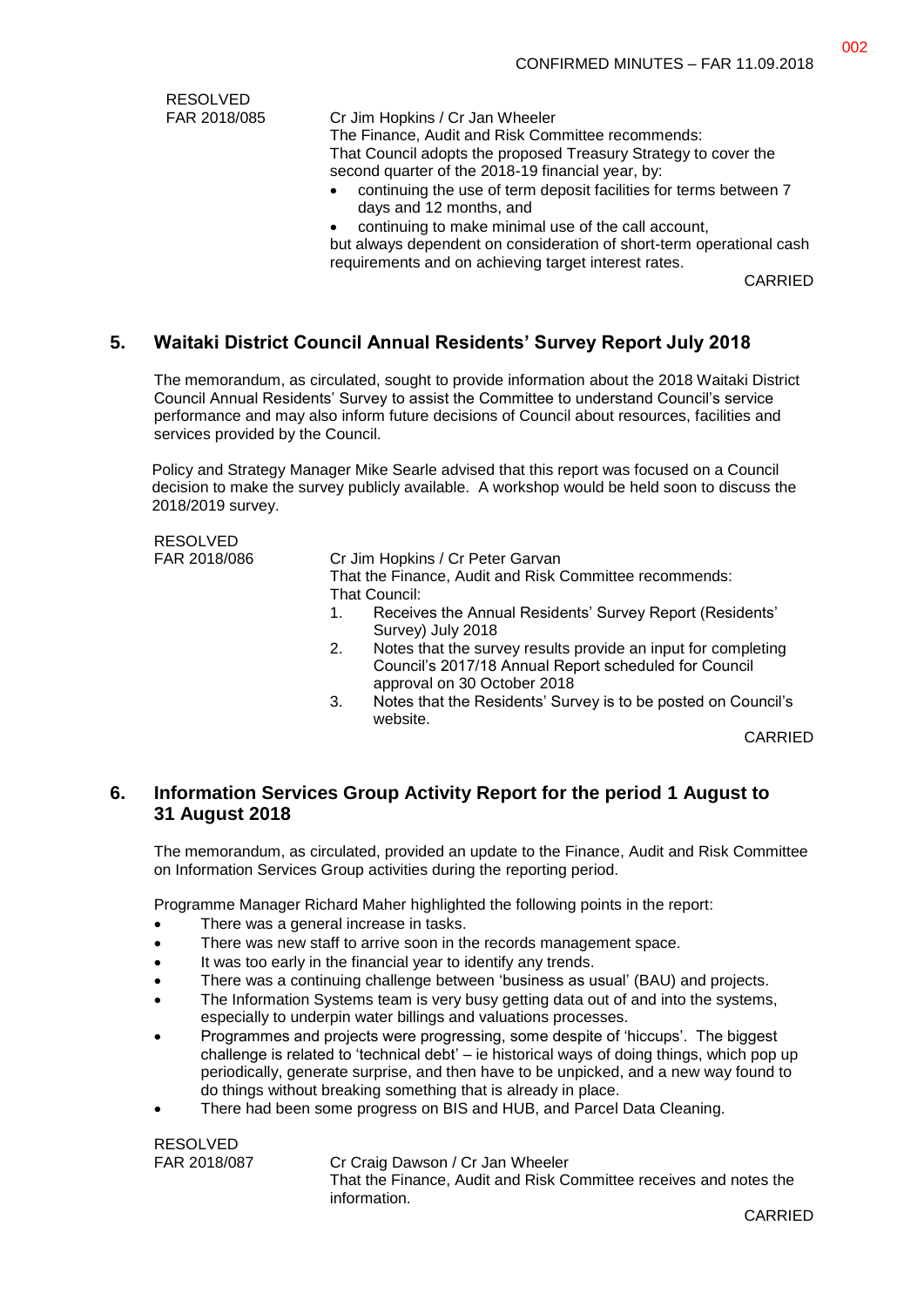# **7. Finance and Corporate Development Group Activity Report for the period 1 August to 31 August 2018**

The memorandum, as circulated, provided an update to the Finance, Audit and Risk Committee on various finance, business development, policy, and health and safety matters.

Group Manager Paul Hope spoke to the report, highlighting the following points:

- The instalment 1 penalty was higher than anticipated, but there had been little critical feedback from that. Staff were investigating further to ensure there is nothing happening in the community that could be an unknown cause. He noted that the same thing had happened at the last valuation.
- There were less people applying for a rates rebate.
- A candidate had been appointed to the Health and Safety Advisor position but subsequently withdrew. The Corporate Development Officer is continuing to undertake those duties, which is impacting on her other work.

RESOLVED

FAR 2018/088 Cr Jan Wheeler / Cr Craig Dawson That the Finance, Audit and Risk Committee receives and notes the information.

CARRIED

The Chair advised his intention to move the meeting into public excluded. Members of the public and media left the meeting.

# **8. Resolution to Exclude the Public**

RESOLVED

FAR 2018/089 Cr Colin Wollstein / Cr Jim Hopkins That the public be excluded from the following part of the proceedings of this meeting, namely:

- Confirmation of Public Excluded Meeting Minutes 14 August 2018 PE
- Proposal to Form an Income Tax Group PE
- Risk Strategy and Policy Update PE
- Audit New Zealand Management Report Action Plan PE
- Rates Collection Update PE
- Decision Regarding Release of Public Excluded Information PE

The general subject of each matter to be considered while the public is excluded; the reasons for passing this resolution in relation to each matter, and the specific grounds under Section 48(1) of the Local Government Official Information and Meetings Act 1987 for the passing of this resolution are as follows:

| General subject of each matter             | Reason for passing this resolution in relation to each |
|--------------------------------------------|--------------------------------------------------------|
| to be considered                           | matter $-$ Section 48(1)                               |
| Public Excluded:                           | To protect the privacy of natural persons.             |
| 9. Confirmation of Public Excluded Meeting | Section $48(1)(a)$                                     |
| Minutes 14 August 2018 PE                  | (The disclosure of the information would cause         |
| 10. Proposal to Form an Income Tax Group   | unnecessary personal embarrassment to the persons      |
| РE                                         | concerned.)                                            |
| 11. Risk Strategy and Policy Update PE     | To enable the Council to carry out commercial          |
| 12. Audit New Zealand Management Report    | negotiations without prejudice or disadvantage.        |
| Action Plan PE                             | Section $48(l)(a)$                                     |
| 13. Rates Collection Update PE             | (Premature disclosure of the information would         |
| 14. Decision Regarding Release of Public   | detrimentally affect the Council's position in the     |
| <b>Excluded Information PE</b>             | negotiations.)                                         |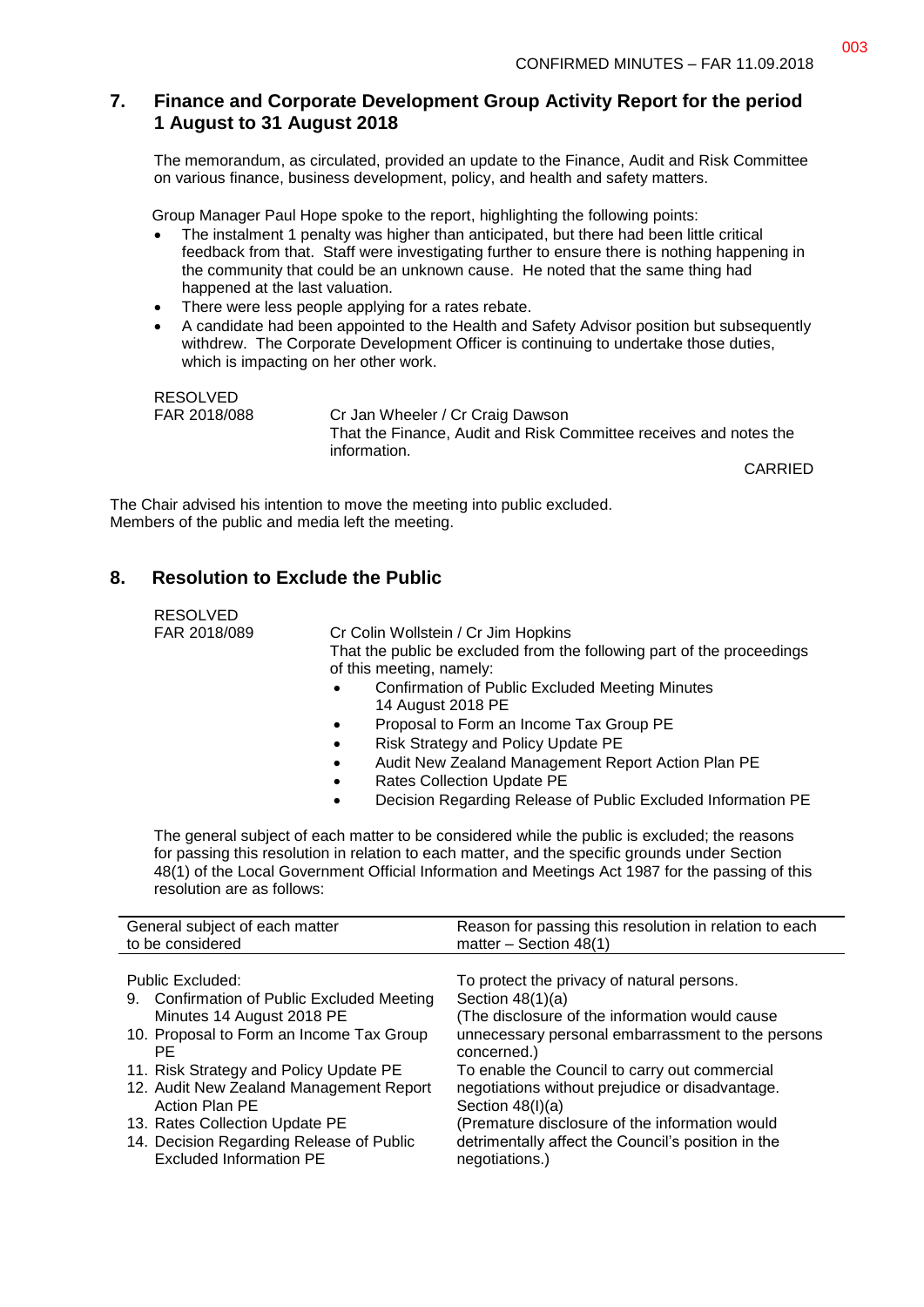These resolutions are made in reliance on Section 48(1) of the Local Government Official Information and Meetings Act 1987 and the particular interest or interests protected by Section 6 or Section 7 of the Act or Section 6 or Section 7 or Section 9 of the Official Information Act 1982, as the case may require, which would be prejudiced by holding of the whole or the relevant part of the proceedings of the meeting in public are as shown above (in brackets) with respect to each item."

CARRIED

**Refer to Public Excluded Minutes**

#### **15. Resolution to Return to the Public Meeting**

RESOLVED

FAR 2018/096 Cr Colin Wollstein / Cr Craig Dawson That the Finance, Audit and Risk Committee resumes in open meeting and decisions made in the public excluded session are confirmed and made public as and when required.

CARRIED

#### **16. Release of Public Excluded Information**

In accordance with Waitaki District Council Standing Orders 2016 to 2019, Clause 17.5, and pursuant to Resolution FAR 2018/095 of this meeting, the Committee APPROVED the release of previously public excluded information as set out below.

#### **Agenda Item 9 – Confirmation of Previous Meeting Public Excluded Minutes PE**

RESOLVED FAR 2018/090 Cr Craig Dawson / Cr Jim Hopkins That the Finance, Audit and Risk Committee confirms public excluded meeting minutes of 14 August 2018, as circulated, as a true and correct record.

CARRIED

### **Agenda Item 10 – Proposal to Form an Income Tax Group PE**

RESOLVED FAR 2018/091 Cr Jim Hopkins / Cr Jan Wheeler That the Finance, Audit and Risk Committee recommends: That Council approves the formation of an Income Tax Group consisting of Council, Whitestone Contracting Limited, and Tourism Waitaki Limited, subject to agreement by the other two entities.

CARRIED

#### **Agenda Item 11 – Risk Strategy and Policy Update PE**

| <b>RESOLVED</b> |                                                                                                             |
|-----------------|-------------------------------------------------------------------------------------------------------------|
| FAR 2018/092    | Cr Craig Dawson / Cr Jim Hopkins                                                                            |
|                 | That the Finance, Audit and Risk Committee:                                                                 |
|                 | 1. Confirms the Risk Management Policy                                                                      |
|                 | 2. Requests management to develop an action plan to roll out<br>improved risk management across Council     |
|                 | 3. Requests management to develop an approach to incorporate<br>Risk principles in the reporting framework. |

004